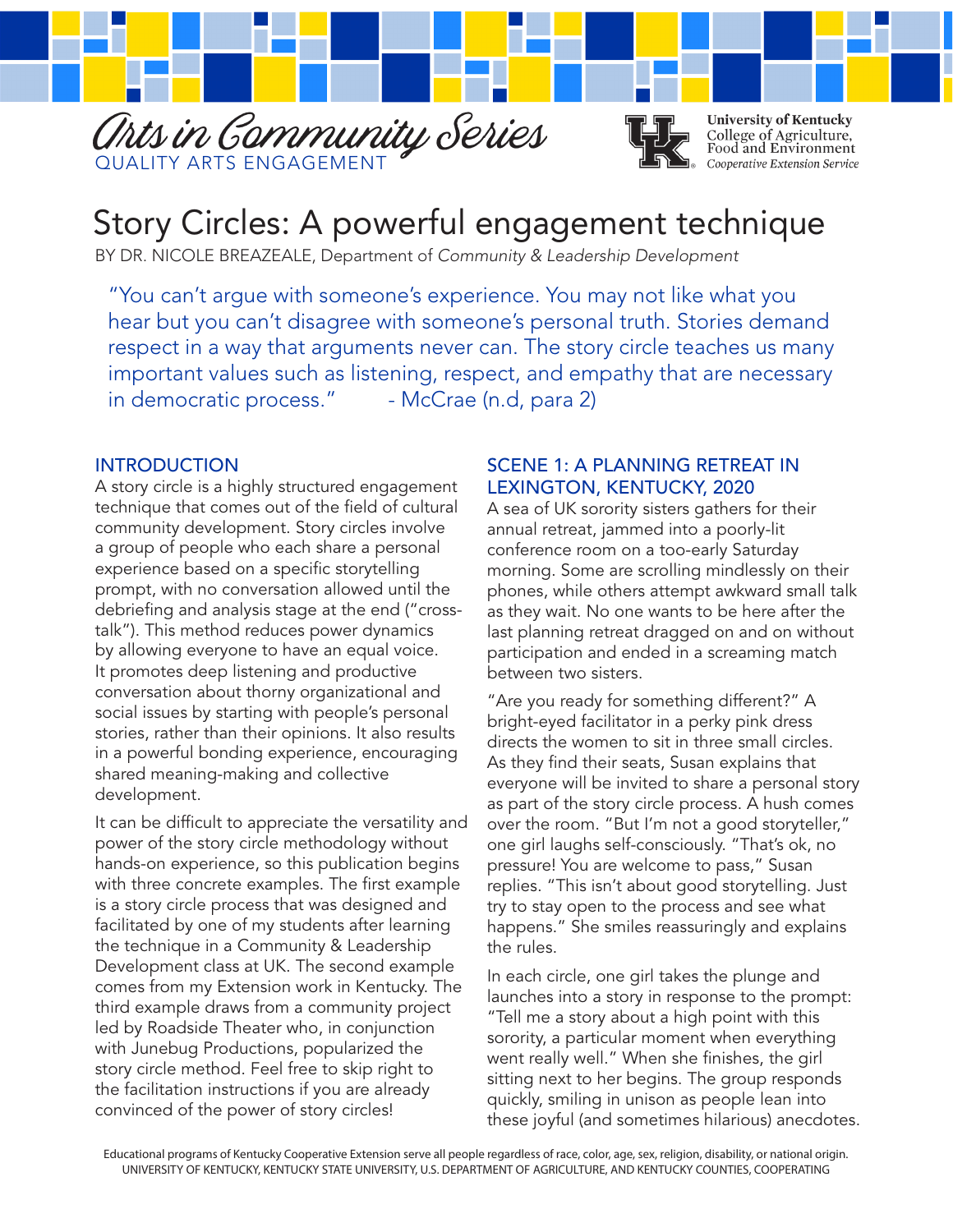The tension fades. The second round is harder, asking participants to dig deep: "Tell me about a low point with this sorority, a moment when you felt let down. What happened and how did it make you feel?" The depth of the stories that follow is mesmerizing. Remarkably to some, absolutely everyone chooses to participate. There are no personal attacks.

In the "cross-talk" period that follows, the group calmly and respectfully discusses what they have learned from these stories. Participants are able to articulate common themes – areas where the sorority is really making a difference and places where improvements need to be made. The planning committee identifies three concrete action steps. The sorority sisters leave feeling much less alone.

#### SCENE 2: A VIRTUAL LEADERSHIP PROGRAM, 2021

A dozen Extension educators from UK and KSU listen with rapt attention in their little Zoom boxes. They are listening to one of their colleagues, a member of this first cohort of the Diversity, Equity, and Inclusion (DEI) Leadership Certificate. The young woman shares a story of her firsthand experience with interpersonal racism. She explains that she hates public speaking and seldom feels comfortable even turning on her video, but she has decided to give it a try and be vulnerable. She has no idea how much her story resonates with others in the room; a colleague starts to fidget as he blinks back a tear. Next up is an older Agent who talks about his childhood memories of being caught in the middle between schoolkids from town and those from the countryside – both of whom hated each other. One by one, everyone in this newly formed group chooses to share a deeply personal story in response to our prompt.

Later we unpack the story circle experience and what it means to us personally, and to our group. One woman reveals that she's never heard these kinds of stories—and she realizes just how much she has to learn about DEI. We talk about how the work now feels personal and extremely urgent. Another participant shares, "It also feels

good just to be listened to without interruption." In a world fraught with divisions, the story sharing process we went through together speaks to our deepest desire to be heard and to feel connected with others. It speaks to our common humanity. We leave feeling hopeful, curious about this instant sense of community and what it might mean to dedicate ourselves to this shared goal.

#### SCENE 3: AT "SEEDTIME ON THE CUMBERLAND" FESTIVAL IN WHITESBURG, KENTUCKY, 2017

A multi-generational crowd gathers to partake in a free community theater event on a warm summer day. It's the premiere of "The Future of Letcher County," a youth-led play that speaks to the county's economic challenges. The play was created by weaving together personal stories gathered through story circles and interviews with residents of differing ages and backgrounds (Roadside Theater, 2017). As is typical for a Roadside Theater production, there is no curtain, and the performance space is arranged to dissolve the distance between actors and audience. Performers banter back and forth with each other, sharing memories of school consolidation, church, homophobia, the loss of mining jobs, connections to the mountains, vacant houses, prison jobs, pain pills, struggles over whether to stay or go, and so forth.

The second act involves a conversation directly with the audience about their own experiences recalled by the play. Using the story circle methodology, community members get to share and hear a variety of perspectives as they gain a more complex understanding of the problem at hand (Cocke, 2015). During the "cross-talk" period, this diverse crowd also gets an opportunity to strategize and brainstorm solutions to their County's economic issues. It is a challenging, but powerful experience.

*Note: Roadside's website is a treasure trove of information and examples of how story circles have been used in different contexts (Roadside Theater, n.d.). To see a story circle in action, Emory University (2020) has posted a model video online. Roadside Theater (2014) has also recorded an in-person story circle that may be viewed on their website.*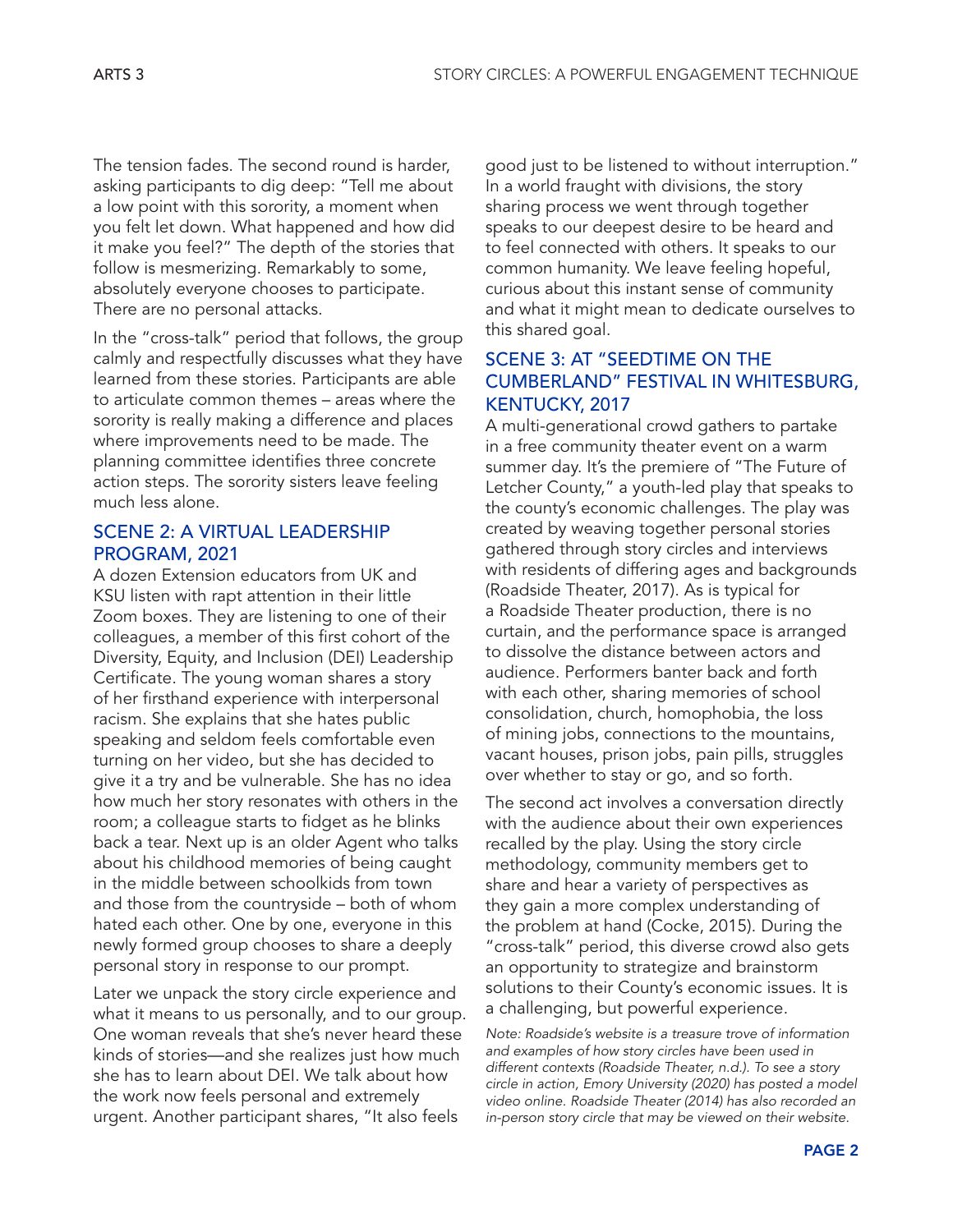

#### FACILITATING A STORY CIRCLE

Because stories are so powerful and can be used to dominate as well as empower, the process of facilitating a story circle requires *careful adherence to specific guidelines*, which must be clearly defined to the group. In other words, a story circle is not a free-for-all where people sit around swapping stories and telling jokes. This structured process also requires attention to constructing *just the right prompt* that unlocks an authentic and valuable story sharing experience; indeed, it is challenging to get people to tell stories rather than offer analysis if the prompt is not phrased correctly. The following step-by-step instructions lead you through the process. I include a list of tips and tricks for story prompt construction and facilitating virtual story circles as well. In the final section of this publication, I discuss the range of circumstances where story circles might be useful for Extension work.

#### BEFORE THE EVENT

- 1. Decide how many story circles to host. The ideal size is 6-12 people. For larger groups you will need to break people into smaller circles, each with its own facilitator.
- 2. Work hard to bring a diversity of perspectives and people into the story circle. Story circles work well for cross-generational groups and for those who come from different religious, class, gender, and racial backgrounds. Telling stories in a circle can be a radically equalizing force.
- 3. Decide who will facilitate the story circle(s). Note that facilitators  $\underline{do}$  share a story — no one is an observer!
- 4. Carefully consider the purpose of the circle (examples: fostering group cohesion, reinforcing cultural identity, examining issues

of race or class, identifying community concerns, entertainment, etc.)

- 5. Identify the theme for the circle (examples: experiences of inclusion/exclusion, holiday traditions, etc.)
- 6. Develop a good story-based prompt based on your knowledge of the group and the purpose and theme of the story circle. Make sure that the phrasing of the question encourages people to share a personal story rather than offer analysis. "Tell us a personal story about a time when…. What happened? How did you feel?" is often a good starting point. Effective prompts should be broad enough that participants can take their stories in several different directions. They should also be specific enough that participants immediately come up with some ideas. Facilitators should try out their prompts ahead of time with friends or colleagues and see if the question elicits the kind of story that feels right for the occasion/ purpose.
- 7. Plan the Agenda carefully. You should generally budget 10-15 minutes of time to socialize and settle in (refreshments are always helpful). Then 10-15 minutes to explain the rules and ensure that all distractions have been addressed. Plan for 3-5 minutes per participant per story, including the facilitator. Make sure there is at least 30 minutes for "cross talk" after everyone has had a chance to share a story. Most story circle sessions are approximately two hours, but they can be done in 1.5 hours.
- 8. Make arrangements to secure a quiet, private room for each story circle. Chairs should ideally be arranged in a circle, with nothing in between people.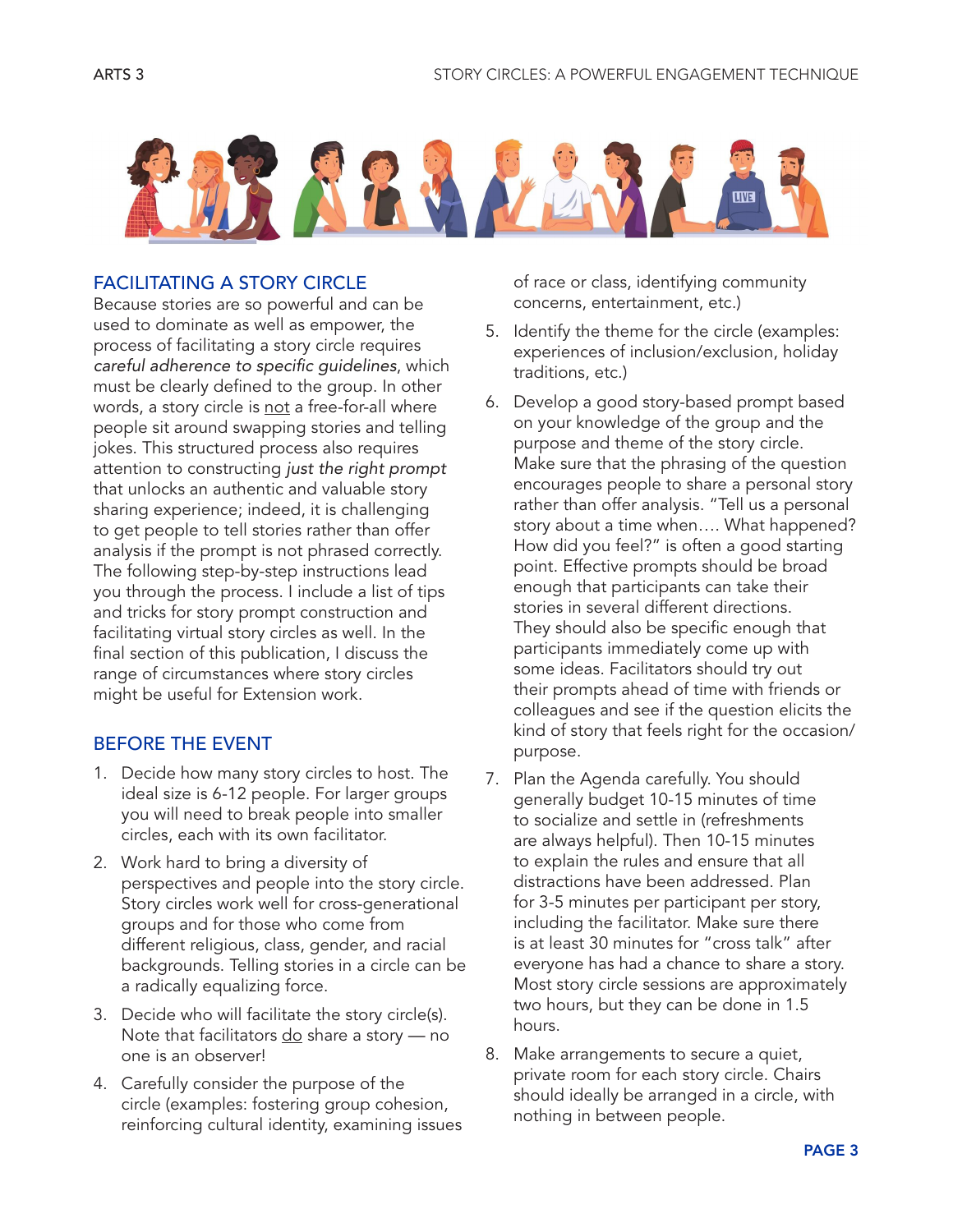#### DURING THE EVENT

- 1. On the day of the story circle, reassure participants that the exercise is meant to be fun and participatory and that they don't need to be afraid since they have complete control over what they choose to share. (Note: do not underestimate the importance of reassuring people up front as many have performance anxiety and do not know what to expect; that said, it is very rare that everyone in the story circle does not end up sharing a story).
- 2. After everyone is seated in their chairs, the facilitator should introduce the purpose and topic of the story circle. Use the "Introduction to story circle" video provided by Breazeale (2021) to walk participants through the rules (or the facilitator can offer up the rules themselves). Note that setting up the process correctly is critical to the success of the story circle – do NOT skip this step). Key points to make:

A. What is a story circle? It is a highly structured process that involves a group of people who each share a personal experience based on a specific storytelling prompt, with no conversation allowed until the debriefing and analysis stage at the end.

B. History of story circles (it is important to honor its history and name our teachers!) – the method was born out of the Civil Rights Movement and the work of John O'Neal, co-founder of the Free Southern Theater (FST) and Junebug Productions. It was later refined and popularized by Roadside Theater in Central Appalachia.

C. Describe how the story circle will work: one person will start, 3-5 minutes to share a story (no timer—people naturally tell stories that last this long, so time should feel expansive), no talking/responding to stories, passing is acceptable and there is a second opportunity to tell a story after everyone has had their chance, move

clockwise around the circle, trust the process and that a story will come to you if you listen, any type of story is fine—so long as it is a story!

D. What is a story (and what is *not* a story): a story is not a sermon, lecture, expression of opinions, or analysis—but rather a personal anecdote, an experience that happened to you. Something with a beginning, middle, and end. Story circles can hold space for all kinds of stories, including funny ones, tragic ones, and everything in between. You can tell a story from your childhood, your work life, your role as a parent – there are no limitations. Tips for how to bring others into your story: provide context and details; describe vivid details; share feelings; helpful to zero in on a challenge that you faced.

E. The role of the facilitator: to gently intervene if someone gets lost in their story and goes on too long; to stop the process and check in with participants if someone gets too emotional.

F. The importance of listening (and trying not to think about your own story). Eliminate distractions. Let the magic of listening deeply to other people's stories allow you to change what you share. In O'Neal's (n.d.) words, "In storytelling, listening is always more important than talking. If you're thinking about your story while someone else is telling theirs, you won't hear what they say. If you trust the circle, when it comes your turn to tell, a story will be there" (para. 10).

G. "Cross-talk" is the period for discussion afterwards. This is when people will share reflections on the process and discuss themes that emerged.

H. Story circles are confidential spaces. Leave the stories, take the lessons. Do not take notes or record unless everyone agrees and knows how the recording will be used (not recommended).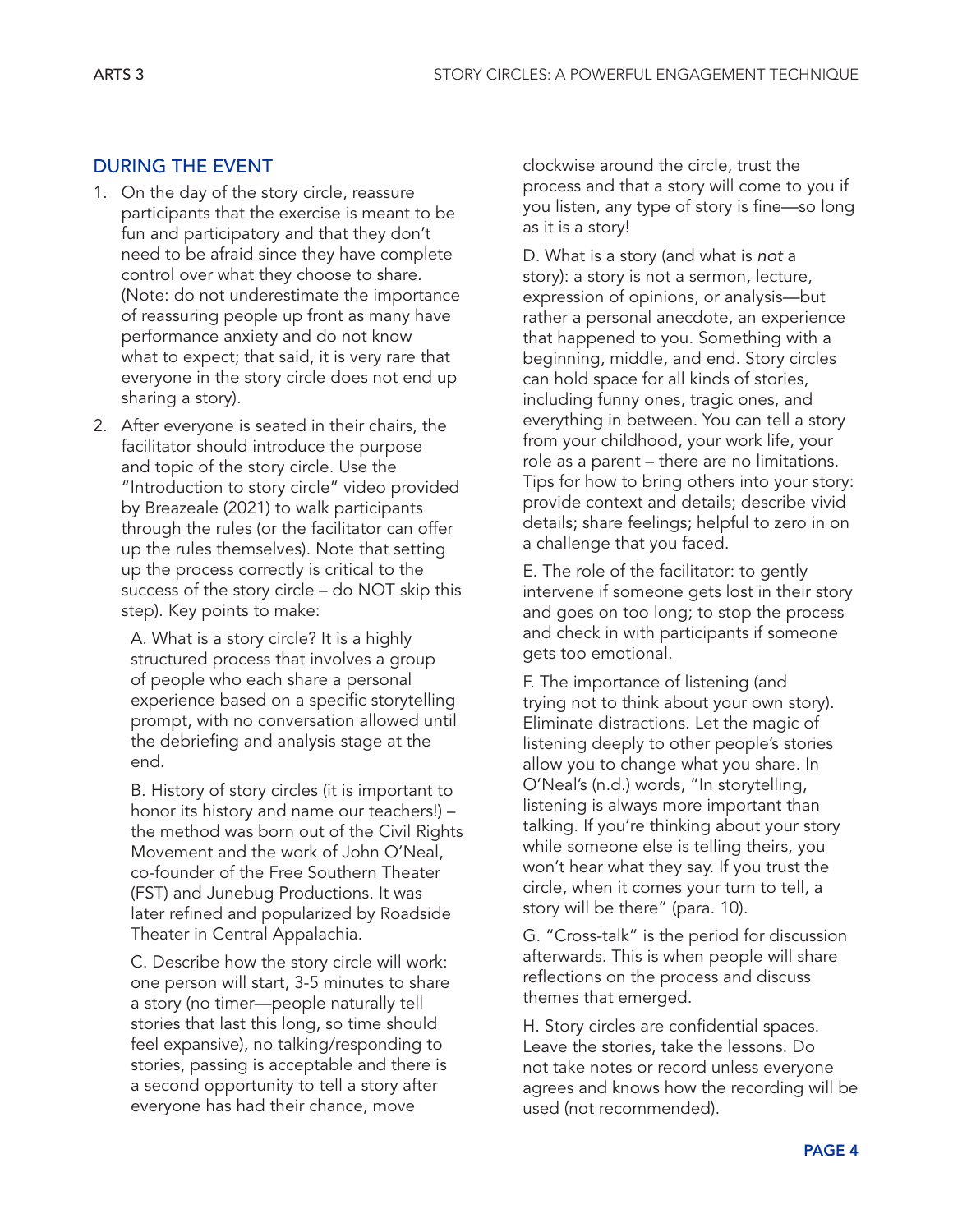- 3. Provide the story prompt and give everyone a few minutes to consider it. Ask for a volunteer to tell the first story. The facilitator can start, but this is not desirable. It is preferable to wait in silence until someone is willing to start (the exception is if you want to set the tone for the level of vulnerability, in which case it might be useful for the facilitator to start). Pause between stories, acknowledge/thank the storyteller through your body language (nod), and proceed in a clockwise fashion. After completing the circle, return to the participants who passed on the first round to give them a second chance to contribute a story.
- 4. Shift to cross-talk after the story circle is complete. Facilitate discussion around the following questions:

A. What are some images you are left with from the stories? (Davis, 2019, p. 128)

B. What was that like to participate in this exercise? To listen in this way? To tell your story? How did you feel?

C. What themes did you notice across the stories?

D. What comes next? What should we do with what we have learned today?

5. Provide some sort of synthesizing or closing activity, which could be anything from a full group conversation to asking each group to develop a poem or brief skit about their group story (Davis, 2019, p. 128).

## AFTER THE EVENT

1. Story circles are more than just icebreakers, so facilitators should not immediately transition to the next thing. Instead, think about how best to put the conversation into action.

A. Can you identify some new passions or action items from the group conversation? What will you do next?

B. Check in with those who were particularly moved by the experience. Is there someone with a powerful story who might be willing to lead a new, related initiative with the support of the group? If so, can you assist with new leadership development?

C. Do participants want to do more story circles in the future? What topics would they like to discuss with this engagement technique? Where do they think this engagement method might be useful in their community?

D. Does anyone else want to be trained in facilitating story circles?

2. Provide an evaluation to your participants (see below for link to online evaluation).

### ADAPTATION FOR *VIRTUAL* STORY CIRCLES

- 1. Carefully consider the various online meeting platforms and select one. I recommend Zoom because there is a grid view where you can see everyone at one time.
- 2. When inviting participants to a virtual story circle, tell them ahead of time and request that they find a quiet place to set up their computer where they will not be interrupted. They will need to have a working camera and mic, which should be tested at the start of the session.
- 3. At the beginning of the virtual session, remind people to put aside distractions and focus on listening, noting that their body language communicates whether they are succeeding in this effort (it can be very distracting if people are moving around in the video frame). Tell them how to set up the grid view in Zoom. Do a quick technology check.



An online evaluation is available for use with this guide! URL: <https://tinyurl.com/yckkyb2j> or scan QR code at left. Email Nicole Breazeale (nbreazeale@uky.edu) for survey data.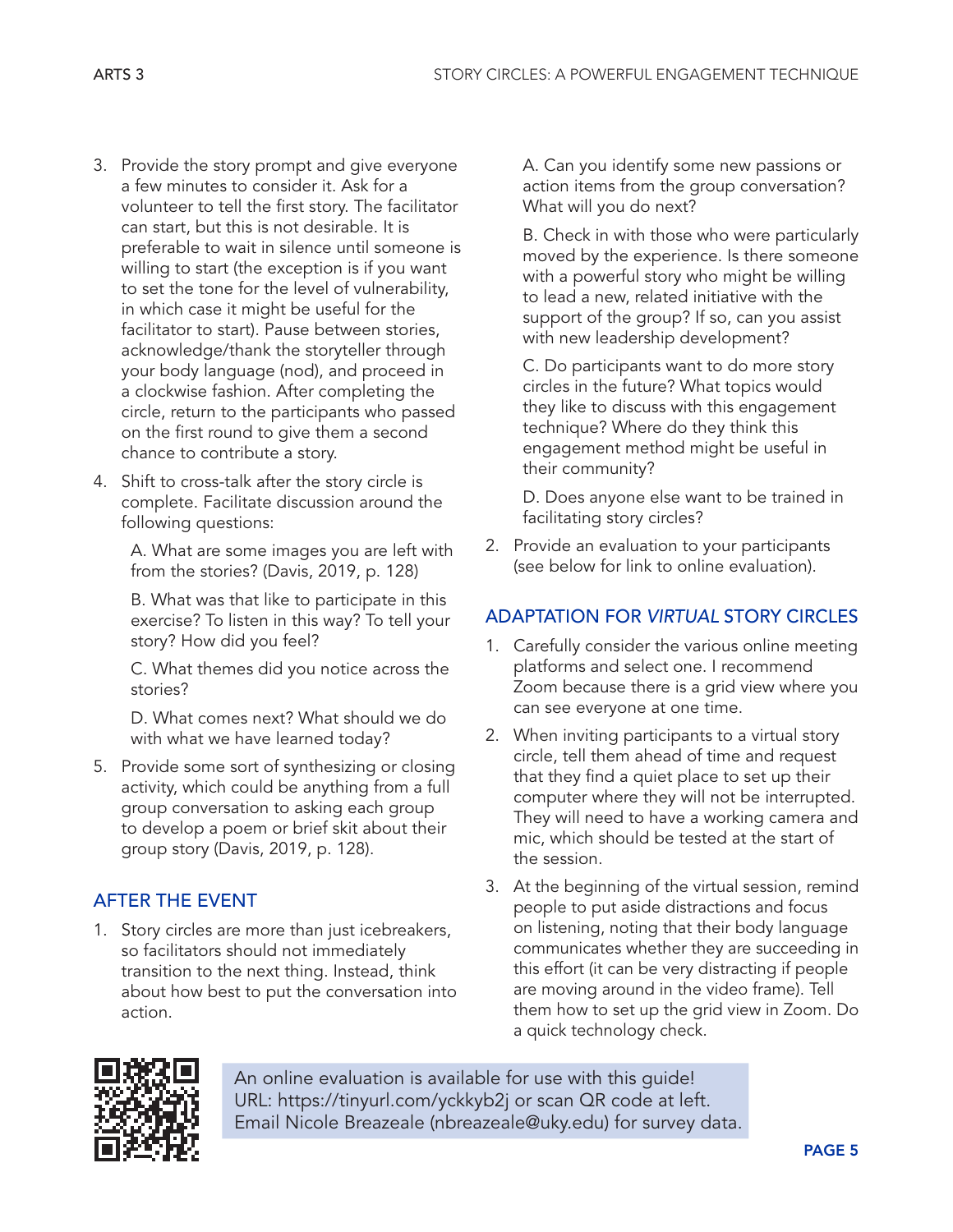- 4. To simulate a "circle," you can paste a list of the participants in the chat and ask people to tell a story in that order. Or the facilitator can call on people in the order they show up on their screen. Make sure to keep track of the people who pass on the first round so you can return to them after everyone else has had a chance to share a story.
- 5. Use the "breakout" feature if you need to split people into smaller groups. Consider how best to coordinate a return to the "main room" for the cross-talk portion of the activity.

#### INTEGRATING STORY CIRCLES INTO EXTENSION PROGRAMMING

Story circles can be easily integrated into Extension programs, clubs, classes, coalitions, as well as used with Extension councils. For example, story circles were successfully integrated into the Kentucky ESP Leads program to foster deeper connection and conversation about "ethics" in Extension (prompt: Tell us a story about a time when you got tangled up in a thorny moral dilemma. What happened and what did you do?) As described in the introduction, story circles were used on the second day of the DEI Extension Leadership Certificate program (prompt: Tell us a story about an experience of exclusion or feeling 'less than' others around you based on the color of

your skin, how much money your family had, your gender or your sexuality, what religion you practiced, or in any other way. What happened? How did you respond? What was it like to have this sense of being set apart?) In these cases, the purpose of the story circle was to build group cohesion and identify some shared values, experiences, and concerns before continuing on with a challenging topic. The "leveling" nature of the process was also important given that people have varying degrees of status or privilege.

If the goal of the story circle is to inform a planning process or foster collective action, it is important for the facilitator to add additional time during the "cross-talk" component and to develop questions that help participants think through how to move from critical reflection to critical action. For example, "What have we learned from these stories about what we do well and where we may be falling short? How might we act on what we have learned today?" Extension councils might be a good place to try a story circle that jump starts participatory planning.

Extension also plays an important role in convening community stakeholders around social issues such affordable housing, substance use disorders, and food insecurity. Story circles can be used as an engagement tool in partnership with local governments or journalists

# POTENTIAL STORY CIRCLE PROMPTS

- Tell us a time about when you discovered someone was very different from the negative assumptions you first made about them.
- Tell us about a time when you realized you didn't fit in.
- Tell us about an experience when you let go of anger or resentment.
- Tell us about a time when you let go of control what happened? What was that like?
- Tell us about an experience of transformation when, out of a crisis or difficulty, you discovered a gift in your life.

Prompts adapted from Cole & Dedinsky's (n.d.) packet of Restorative Justice Practices. *Please reach out to Nicole Breazeale (nbreazeale@uky.edu) if you want help developing just the right prompt for your situation.*